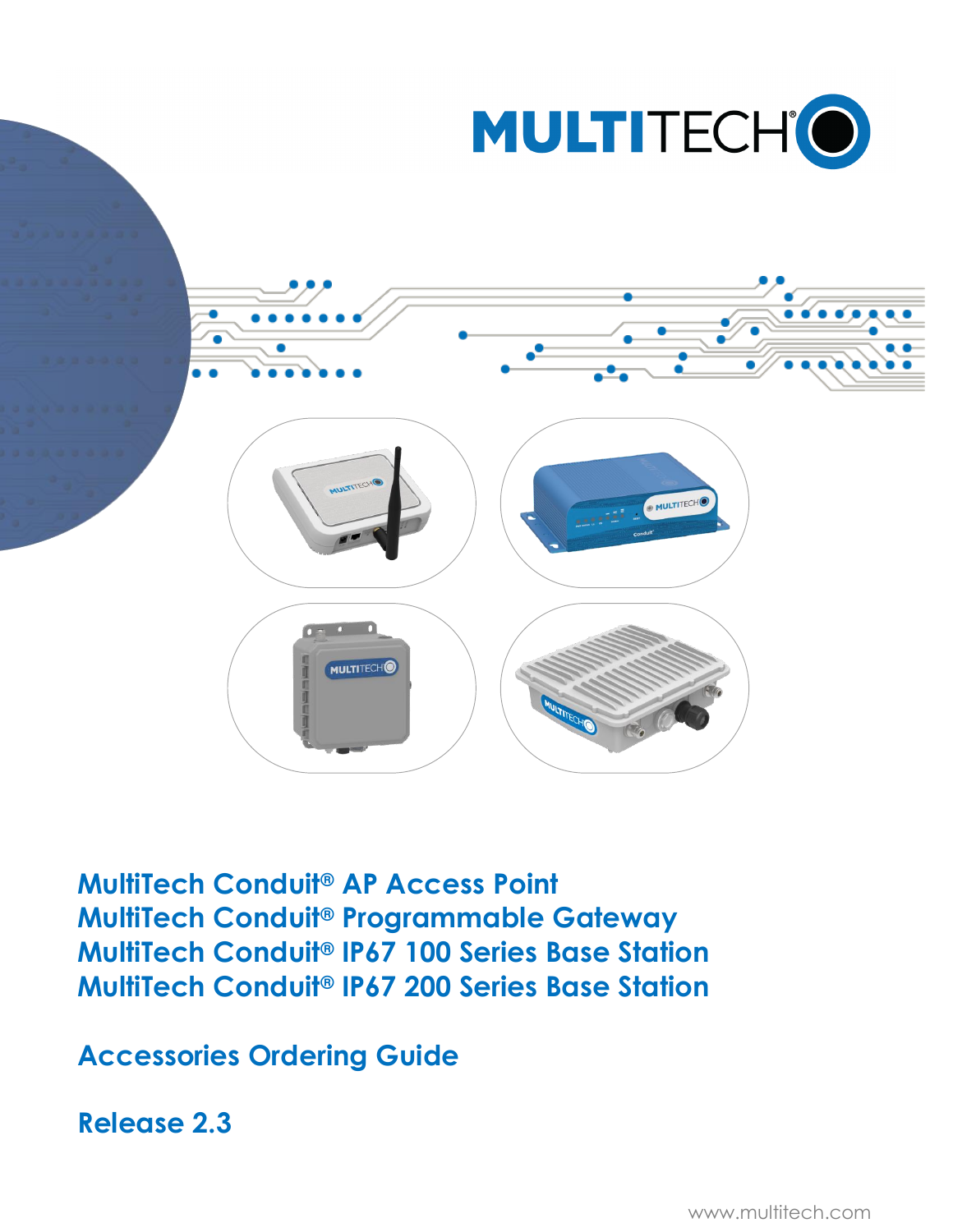# **Conduit® AP Access Point**



| <b>Order Part Number</b>                     | <b>Catalog Description</b>                                                                                                                                                                                                |  |  |
|----------------------------------------------|---------------------------------------------------------------------------------------------------------------------------------------------------------------------------------------------------------------------------|--|--|
| <b>Power Adapter</b>                         |                                                                                                                                                                                                                           |  |  |
| PS-5VCB-SBC-U-Global                         | 100-240VAC/5VDC Power Supply w/Push-on Barrel and region-specific power<br>blades (US, UK, EU, AU/NZ)<br>Replacement power supply (-001 and -041 models)<br>Accessory for non-PoE applications (-042 models)<br>$\bullet$ |  |  |
| <b>LoRa Antenna</b>                          |                                                                                                                                                                                                                           |  |  |
| AN868-915A-1HRA                              | 868-915 MHz RP-SMA Antenna, 8" (3.0 dBi) (1 Pack)<br>• Replacement LoRa antenna (-041 and -042 models)                                                                                                                    |  |  |
| AN868-915A-10HRA                             | 868-915 MHz RP-SMA Antenna, 8" (3.0 dBi) (10 Pack)<br>• Replacement LoRa antenna (-041 and -042 models)                                                                                                                   |  |  |
| AN868-915A-50HRA                             | 868-915 MHz RP-SMA Antenna, 8" (3.0 dBi) (50 Pack)<br>• Replacement LoRa antenna (-041 and -042 models)                                                                                                                   |  |  |
| <b>Cables</b>                                |                                                                                                                                                                                                                           |  |  |
| $CA-RJ-45$                                   | Ethernet Cable (RJ-45, 6 feet)<br>• Replacement Ethernet cable                                                                                                                                                            |  |  |
| Power Over Ethernet (PoE) Injector (Class A) |                                                                                                                                                                                                                           |  |  |
| PS-56V-POE-NAM-1                             | Single Port 30W Power over Ethernet Transformer with NAM Power Cord<br>$(1$ Pack) $(-042$ models)                                                                                                                         |  |  |
| PS-56V-POE-NAM-5                             | Single Port 30W Power over Ethernet Transformer with NAM Power Cord<br>(5 Pack) (-042 models)                                                                                                                             |  |  |
| <b>PS-56V-POE-EU-1</b>                       | Single Port 30W Power over Ethernet Transformer with European Power Cord<br>$(1$ Pack) $(-042$ models)                                                                                                                    |  |  |
| PS-56V-POE-EU-5                              | Single Port 30W Power over Ethernet Transformer with European Power Cord<br>(5 Pack) (-042 models)                                                                                                                        |  |  |
| PS-56V-POE-GB-1                              | Single Port 30W Power over Ethernet Transformer with UK Power Cord<br>$(1$ Pack) $(-042$ models)                                                                                                                          |  |  |
| PS-56V-POE-GB-5                              | Single Port 30W Power over Ethernet Transformer with UK Power Cord<br>(5 Pack) (-042 models)                                                                                                                              |  |  |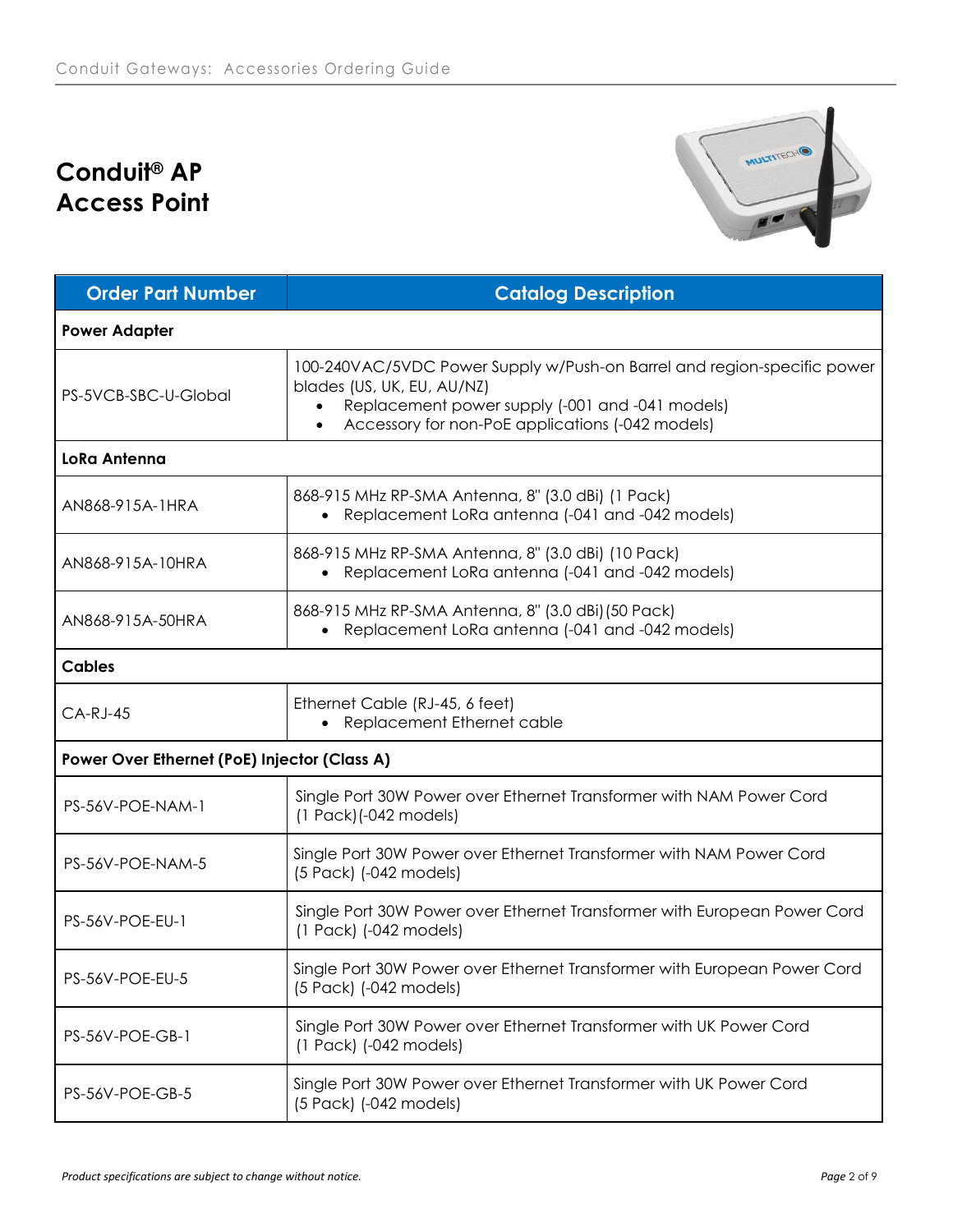# **Conduit® Programmable Gateway**



| <b>Order Part Number</b>      | <b>Catalog Description</b>                                                                                      |  |  |
|-------------------------------|-----------------------------------------------------------------------------------------------------------------|--|--|
| <b>Power Adapter</b>          |                                                                                                                 |  |  |
| PS-9VCB-LBC-U-Global          | 100-240VAC/9VDC US/EU/UK/AU/CN Power Supply w/Locking Barrel                                                    |  |  |
| LoRa Antenna                  |                                                                                                                 |  |  |
| AN868-915A-1HRA               | 868-915 MHz RP-SMA Antenna, 8" (3.0 dBi)<br>$(1$ Pack)                                                          |  |  |
| AN868-915A-10HRA              | 868-915 MHz RP-SMA Antenna, 8" (3.0 dBi)<br>$(10$ Pack)                                                         |  |  |
| AN868-915A-50HRA              | 868-915 MHz RP-SMA Antenna, 8" (3.0 dBi)<br>(50 Pack)                                                           |  |  |
| <b>Cables</b>                 |                                                                                                                 |  |  |
| $CA-RJ-45$                    | Ethernet Cable (RJ-45, 6 feet)<br>• Replacement Ethernet cable                                                  |  |  |
| CA-USB-A-MICRO-B-3            | USB Cable Type A to Type B Micro (3 feet)                                                                       |  |  |
| $C_A9-9-D$                    | DE9M-DE9F Serial Cable (6 feet)                                                                                 |  |  |
| CA-MTAC-GPIO                  | GPIO Cable for MTAC-GPIO (2.5 feet)                                                                             |  |  |
| CA-MTCDT-DEBUG                | USB-to-3-pin Debug Cable.<br>• Used on MTCDT devices with substitute components<br>(hardware version MTCDT-0.2) |  |  |
| <b>DIN Rail Mounting Kits</b> |                                                                                                                 |  |  |
| DIN-FLANGE-10PACK             | DIN Rail Mounting Kit, Flange Mount<br>$(10$ Pack $)$                                                           |  |  |
| DIN-FLANGE-RA-10PACK          | DIN Rail Mounting Kit, Flange Mount, Right Angle<br>$(10$ Pack $)$                                              |  |  |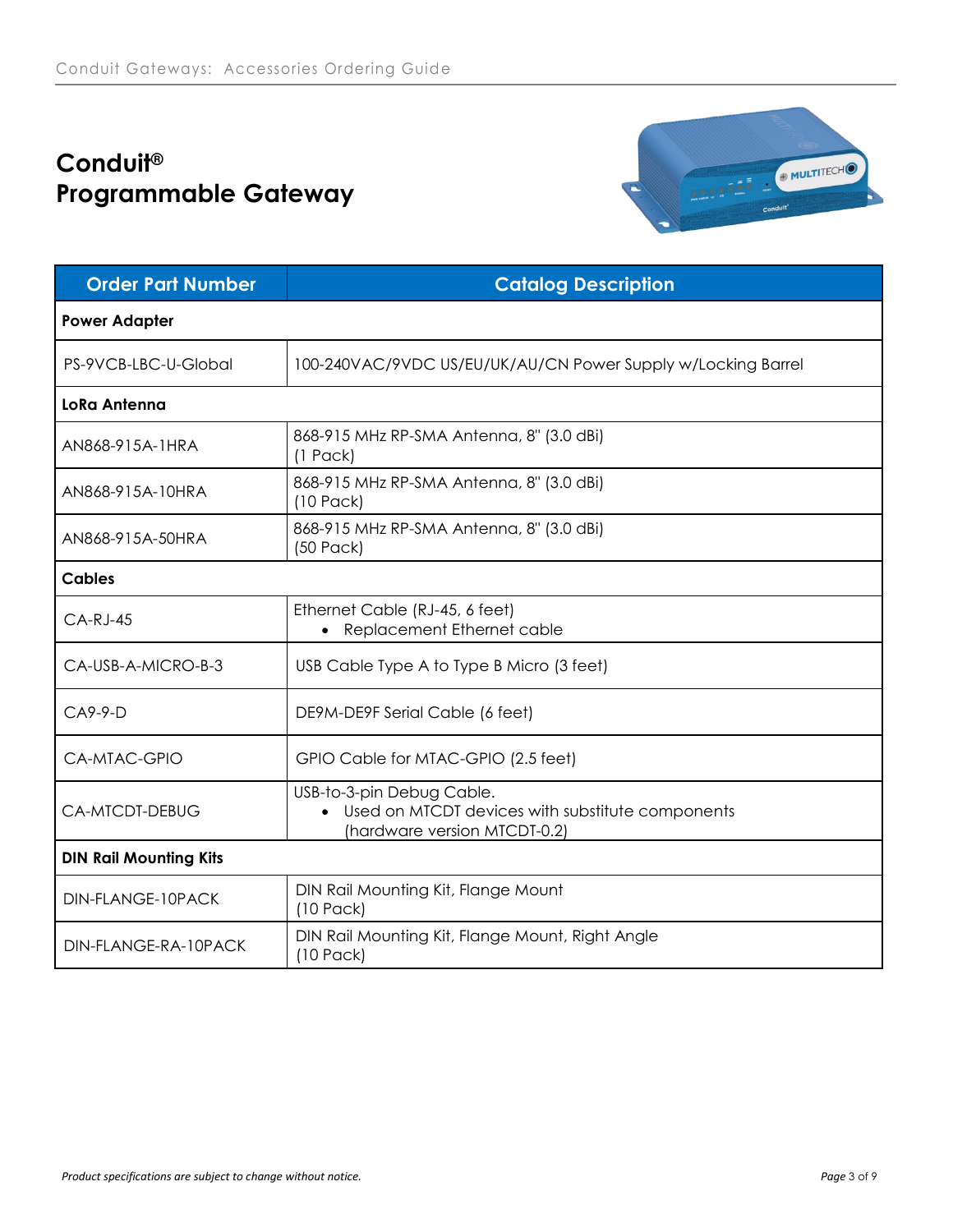# **Conduit® Programmable Gateway**

(Continued)



| <b>Order Part Number</b> | <b>Catalog Description</b>                                       |  |  |
|--------------------------|------------------------------------------------------------------|--|--|
| <b>Cellular Antenna</b>  |                                                                  |  |  |
| ANLTE2-2HRA              | LTE Antenna, 7" (3.5 dBi)<br>$(2$ Pack)                          |  |  |
| ANLTE2-10HRA             | LTE Antenna, 7" (3.5 dBi)<br>$(10$ Pack)                         |  |  |
| ANLTE2-50HRA             | LTE Antenna, 7" (3.5 dBi)<br>(50 Pack)                           |  |  |
| <b>Cellular Antenna</b>  |                                                                  |  |  |
| ANLTE3-2HRA              | LTE Antenna, 7.5" (1 dBi)<br>$(2$ Pack)                          |  |  |
| ANLTE3-10HRA             | LTE Antenna, 7.5" (1 dBi)<br>$(10$ Pack)                         |  |  |
| ANLTE3-50HRA             | LTE Antenna, 7.5" (1 dBi)<br>(50 Pack)                           |  |  |
| <b>Cellular Antenna</b>  |                                                                  |  |  |
| ANLTE4-1HRA              | LTE Antenna, 7.7" (2 dBi)<br>$(1$ Pack)                          |  |  |
| ANLTE4-2HRA              | LTE Antenna, 7.7" (2 dBi)<br>$(2$ Pack)                          |  |  |
| ANLTE4-10HRA             | LTE Antenna, 7.7" (2 dBi)<br>$(10$ Pack)                         |  |  |
| ANLTE4-50HRA             | LTE Antenna, 7.7" (2 dBi)<br>(50 Pack)                           |  |  |
| <b>GNSS Antenna</b>      |                                                                  |  |  |
| ANGPS-1MM                | GPS/GNSS Indoor Antenna, Mag Mount, 5 Meter Cable<br>$(1$ Pack)  |  |  |
| ANGPS-10MM               | GPS/GNSS Indoor Antenna, Mag Mount, 5 Meter Cable<br>$(10$ Pack) |  |  |
| ANGPS-50MM               | GPS/GNSS Indoor Antenna, Mag Mount, 5 Meter Cable<br>(50 Pack)   |  |  |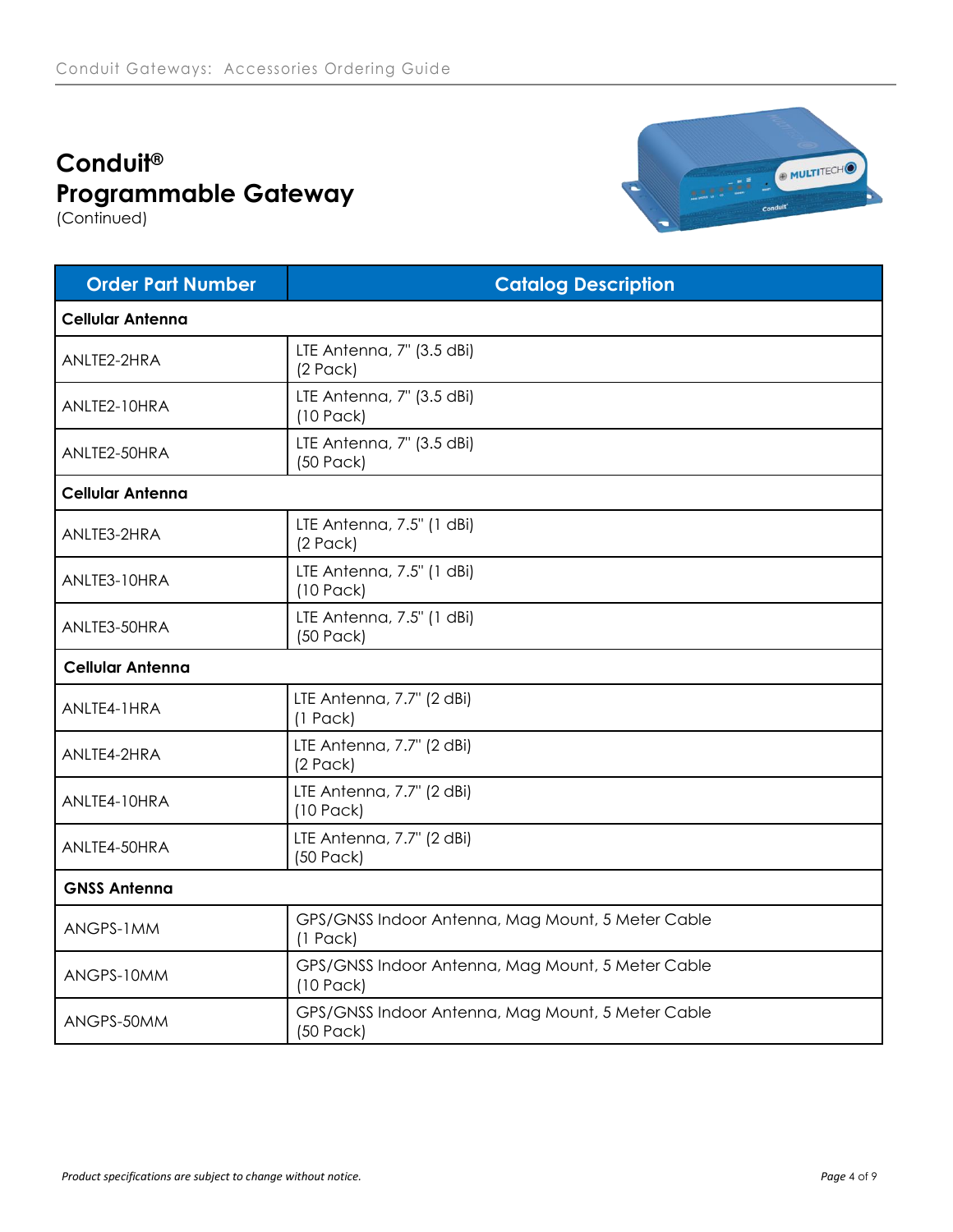## **Conduit® IP67 100 Series Base Station**



| <b>Order Part Number</b>                                | <b>Catalog Description</b>                                                                                                                    |  |  |
|---------------------------------------------------------|-----------------------------------------------------------------------------------------------------------------------------------------------|--|--|
| Power Over Ethernet (PoE) Injectors (-266, -267 models) |                                                                                                                                               |  |  |
| PS-56V-POE-NAM-1                                        | Single Port 30W Power over Ethernet Transformer with US Power Cord (1 Pack)                                                                   |  |  |
| PS-56V-POE-NAM-5                                        | Single Port 30W Power over Ethernet Transformer with US Power Cord (5 Pack)                                                                   |  |  |
| <b>PS-56V-POE-EU-1</b>                                  | Single Port 30W Power over Ethernet Transformer with European Power Cord<br>$(1$ Pack)                                                        |  |  |
| PS-56V-POE-EU-5                                         | Single Port 30W Power over Ethernet Transformer with European Power Cord<br>$(5$ Pack)                                                        |  |  |
| PS-56V-POE-GB-1                                         | Single Port 30W Power over Ethernet Transformer with UK Power Cord<br>$(1$ Pack)                                                              |  |  |
| PS-56V-POE-GB-5                                         | Single Port 30W Power over Ethernet Transformer with UK Power Cord<br>$(5$ Pack)                                                              |  |  |
| <b>Antenna Mounting Bracket</b>                         |                                                                                                                                               |  |  |
| MB-ANT-IP67-1                                           | Conduit IP67 Antenna Mounting Bracket, Mounts One Antenna<br>$(1$ Pack)                                                                       |  |  |
| MB-ANT-IP67-5                                           | Conduit IP67 Antenna Mounting Bracket, Mounts One Antenna<br>$(5$ Pack)                                                                       |  |  |
| <b>Mounting Kit</b>                                     |                                                                                                                                               |  |  |
| MTKIT-MTCDTIP-MF-IP67                                   | IP67 Accessory Kit w/Mounting Bracket, 5' Coax Cable N Type, Male/Female<br>Connectors, IP67-Rated Lightning Arrestor and weatherproofing kit |  |  |
| MTKIT-IP67-MF                                           | IP67 Accessory Kit w/Mounting Bracket, 5' Coax Cable N Type, Male/Female<br>Connectors & Lightning Arrestor                                   |  |  |
| <b>Lightning Arrestor</b>                               |                                                                                                                                               |  |  |
| LGT-ARRST-IP67-1                                        | Conduit IP67 Base Station - IP67-rated Lightning Arrestor<br>$(1$ Pack)                                                                       |  |  |
| LGT-ARRST-IP67-5                                        | Conduit IP67 Base Station - IP67-rated Lightning Arrestor<br>$(5$ Pack)                                                                       |  |  |
| LGT-ARRST-1                                             | Conduit IP67 Base Station - Lightning Arrestor<br>$(1$ Pack)                                                                                  |  |  |
| LGT-ARRST-5                                             | Conduit IP67 Base Station - Lightning Arrestor<br>$(5$ Pack)                                                                                  |  |  |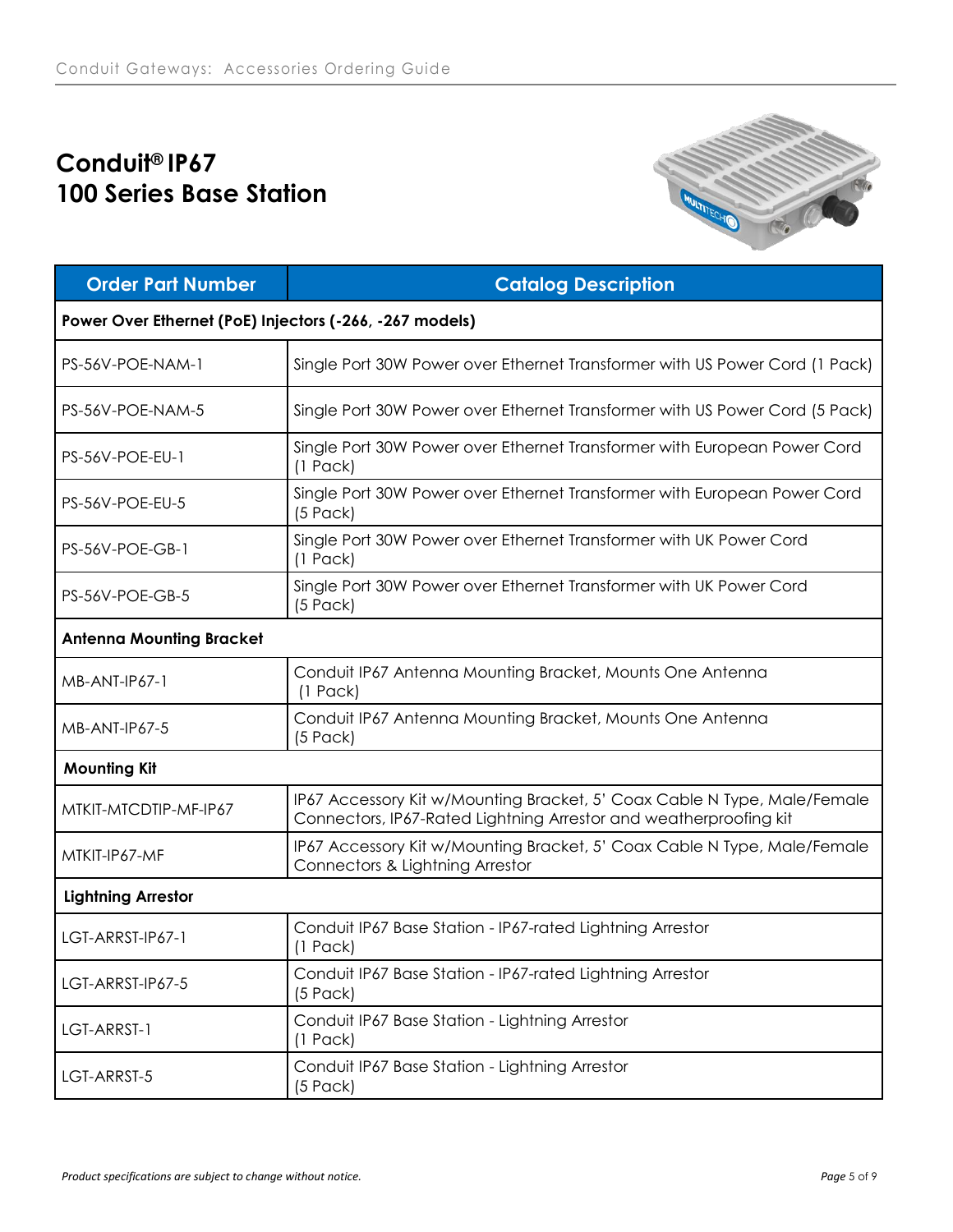## **Conduit® IP67 100 Series Base Station**

(Continued)



| <b>Order Part Number</b>        | <b>Catalog Description</b>                                                |  |  |
|---------------------------------|---------------------------------------------------------------------------|--|--|
| <b>Outdoor Coax Cable</b>       |                                                                           |  |  |
| CA-NTYPE-MF-1                   | Outdoor Coax Cable, N Type Male & Female Connectors, 5 feet<br>$(1$ Pack) |  |  |
| CA-NTYPE-MF-5                   | Outdoor Coax Cable, N Type Male & Female Connectors, 5 feet<br>$(5$ Pack) |  |  |
| <b>Replacement LoRa Antenna</b> |                                                                           |  |  |
| AN868-915A-1-IP67               | IP67 LoRa Antenna, 15.3" (4.5 dBi)<br>$(1$ Pack)                          |  |  |
| AN868-915A-5-IP67               | IP67 LoRa Antenna, 15.3" (4.5 dBi)<br>$(5$ Pack $)$                       |  |  |
| <b>Replacement LTE Antenna</b>  |                                                                           |  |  |
| <b>ANLTE5-1-IP67</b>            | IP67 LTE Antenna, 7" (3.5 dBi)<br>$(1$ Pack)                              |  |  |
| <b>ANLTE5-5-IP67</b>            | IP67 LTE Antenna, 7" (3.5 dBi)<br>(5 Pack)                                |  |  |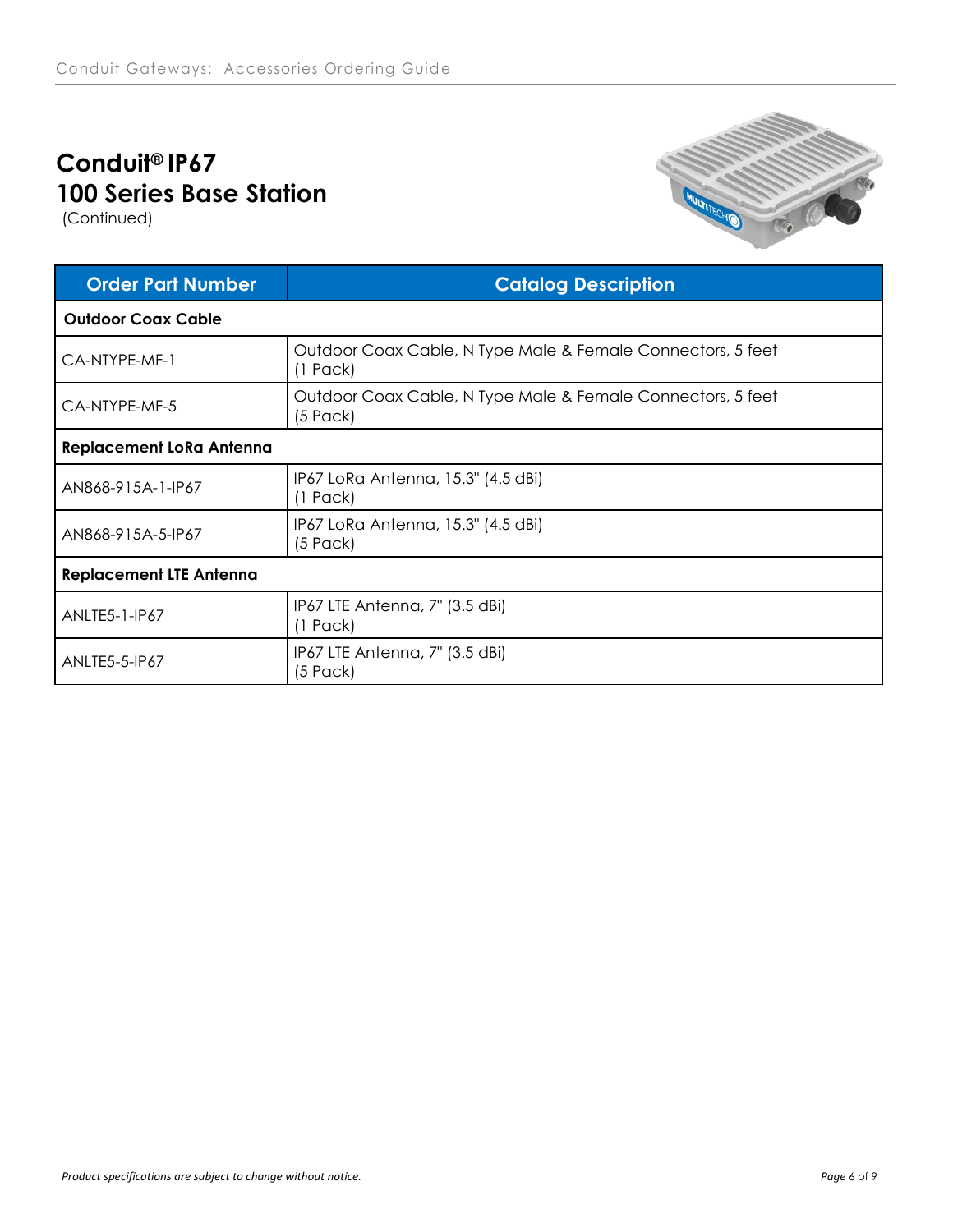## **Conduit® IP67 200 Series Base Station**



| <b>Order Part Number</b>            | <b>Catalog Description</b>                                                             |  |  |
|-------------------------------------|----------------------------------------------------------------------------------------|--|--|
| Power Over Ethernet (PoE) Injectors |                                                                                        |  |  |
| PS-56V-POE-NAM-1                    | Single Port 30W Power over Ethernet Transformer with US Power Cord (1 Pack)            |  |  |
| PS-56V-POE-NAM-5                    | Single Port 30W Power over Ethernet Transformer with US Power Cord (5 Pack)            |  |  |
| PS-56V-POE-EU-1                     | Single Port 30W Power over Ethernet Transformer with European Power Cord<br>$(1$ Pack) |  |  |
| PS-56V-POE-EU-5                     | Single Port 30W Power over Ethernet Transformer with European Power Cord<br>$(5$ Pack) |  |  |
| PS-56V-POE-GB-1                     | Single Port 30W Power over Ethernet Transformer with UK Power Cord<br>$(1$ Pack)       |  |  |
| PS-56V-POE-GB-5                     | Single Port 30W Power over Ethernet Transformer with UK Power Cord<br>$(5$ Pack)       |  |  |
| <b>Mounting Kit</b>                 |                                                                                        |  |  |
| MTKIT-POLEMOUNT-2                   | Pole Mount Kit, for 2 inch diameter poles                                              |  |  |
| MTKIT-POLEMOUNT-3                   | Pole Mount Kit, for 3 inch diameter poles                                              |  |  |
| MTKIT-POLEMOUNT-10-12               | Pole Mount Kit, for 10 - 12 inch diameter poles.                                       |  |  |
| <b>Replacement LoRa Antenna</b>     |                                                                                        |  |  |
| AN868-915A-1-IP67                   | IP67 LoRa Antenna, 15.3" (4.5 dBi)<br>$(1$ Pack)                                       |  |  |
| AN868-915A-5-IP67                   | IP67 LoRa Antenna, 15.3" (4.5 dBi)<br>$(5$ Pack)                                       |  |  |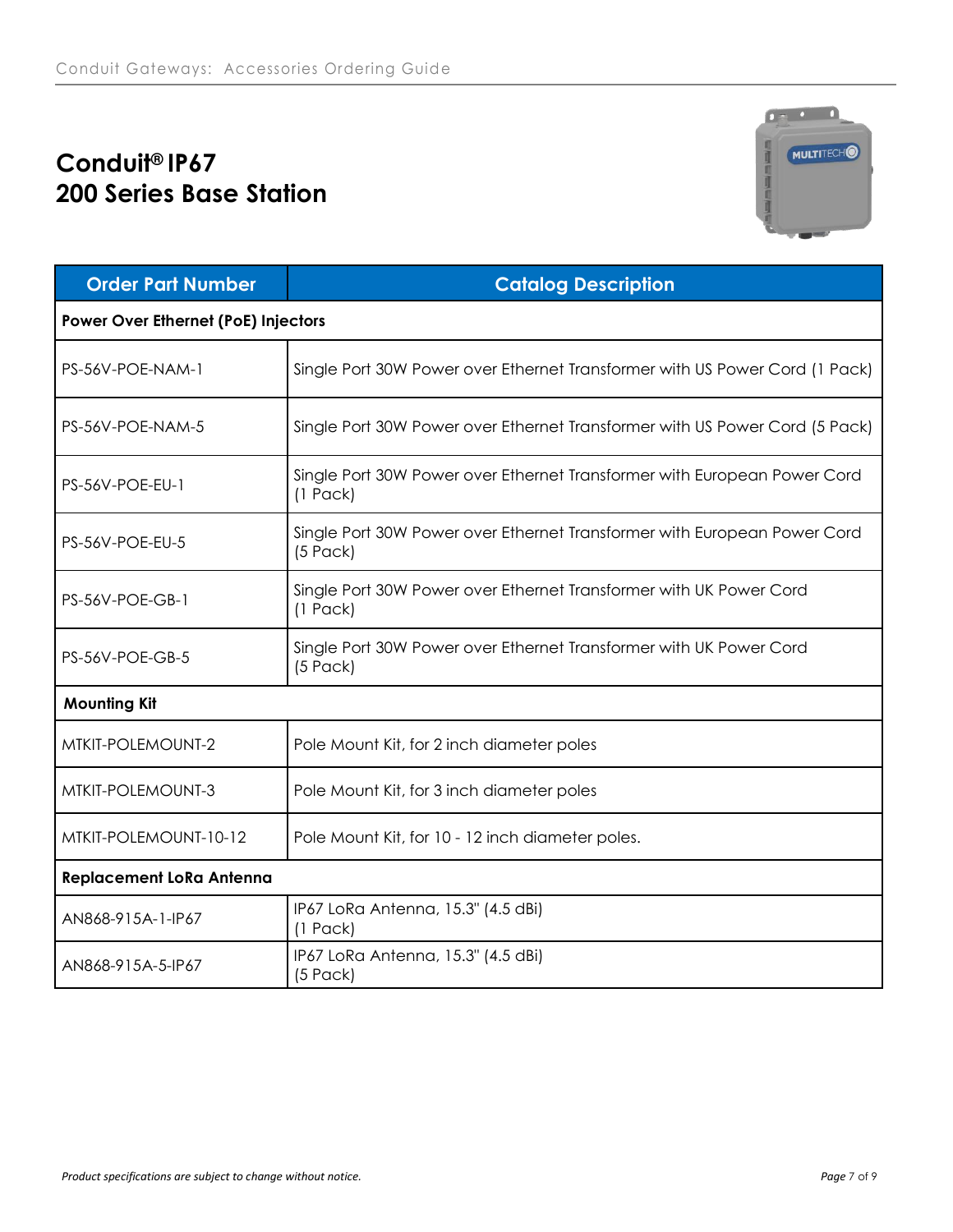## **Conduit® IP67 200 Series Base Station**

(Continued)



| <b>Order Part Number</b>        | <b>Catalog Description</b>                                                   |  |  |
|---------------------------------|------------------------------------------------------------------------------|--|--|
| <b>Antenna Mounting Bracket</b> |                                                                              |  |  |
| MB-ANT-IP67-1                   | Conduit IP67 Antenna Mounting Bracket, Mounts One Antenna<br>$(1$ Pack)      |  |  |
| MB-ANT-IP67-5                   | Conduit IP67 Antenna Mounting Bracket, Mounts One Antenna<br>$(5$ Pack)      |  |  |
| <b>Lightning Arrestor</b>       |                                                                              |  |  |
| LGT-ARRST-IP67-1                | Conduit IP67 Base Station IP67 rated Lightning Arrestor<br>$(1$ Pack $)$     |  |  |
| LGT-ARRST-IP67-5                | Conduit IP67 Base Station IP67 rated Lightning Arrestor<br>$(5$ Pack)        |  |  |
| LGT-ARRST-1                     | Conduit IP67 Base Station Lightning Arrestor<br>$(1$ Pack)                   |  |  |
| LGT-ARRST-5                     | Conduit IP67 Base Station Lightning Arrestor<br>$(5$ Pack)                   |  |  |
| <b>Outdoor Coax Cable</b>       |                                                                              |  |  |
| CA-NTYPE-MF-1                   | Outdoor Coax Cable, N Type Male & Female Connectors, 5 feet<br>$(1$ Pack $)$ |  |  |
| CA-NTYPE-MF-5                   | Outdoor Coax Cable, N Type Male & Female Connectors, 5 feet<br>$(5$ Pack)    |  |  |